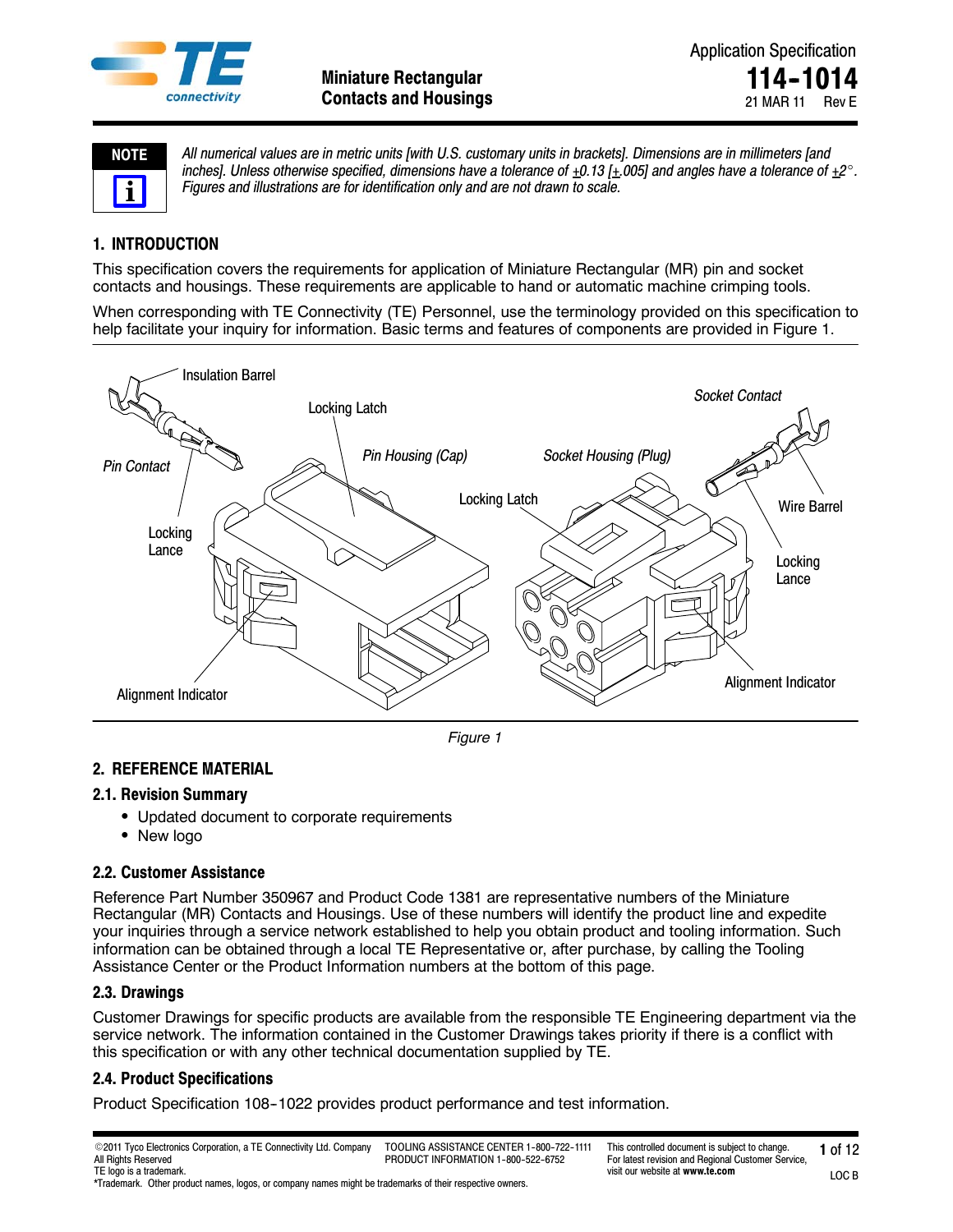

## **2.5. Instructional Material**

The following list includes available instruction sheets (408--series) that provide assembly procedures for product, operation, maintenance and repair of tooling; and customer manuals (409-series) that provides setup, operation, and maintenance of machines.

| Document Number | Document Title                                                                 |
|-----------------|--------------------------------------------------------------------------------|
| 408-2498        | Crimping Head Cross Reference for Pneumatic Tools                              |
| 408-3295        | Preparing Reel of Contacts for Application Tooling                             |
| 408-4106        | Straight Action Crimp Head Adapter 217201-1                                    |
| 408-4190        | <b>C-Head Pneumatic Adapter</b>                                                |
| 408-4321        | Pneumatic CERTI-CRIMP* Tool Holder 356304-1                                    |
| 408-7424        | Checking Terminal Crimp Height or Gaging Die Closure                           |
| 408-7749        | Hand Crimping Tool 90326-1                                                     |
| 408-7984        | Insertion Tool 455830-1                                                        |
| 408-8040        | Heavy Duty Miniature Quick-Change Applicators (Side-Feed Type) with Mechanical |
| 408-8059        | General Preventive Maintenance for Applicators                                 |
| 408-8620        | Service Hand Tool 696202-1                                                     |
| 408-9570        | Extraction Tool 455822-2 for Miniature Rectangular (MR) Contacts               |
| 408-9640        | Crimp Quality Monitor Applicators for Side-Feed and End-Feed Applications      |
| 408-9816        | Handling of Reeled Products                                                    |
| 408-9930        | PRO-CRIMPER* III Hand Crimping Tool Frame Assembly 354940-1                    |
| 408-9973        | PRO-CRIMPER III Hand Tool Assembly 58514-1 with Die Assembly 58514-2           |
| 409-5128        | Basic AMP-O-LECTRIC* Model "K" Terminating Machine 565435-5                    |
| 409-5842        | AMP-O-LECTRIC Model "G" Terminating Machines 354500-[]                         |
| 409-5852        | AMPOMATOR* CLS III-G Lead Making Machine 122500-[]                             |
| 409-5862        | 626 Pneumatic Tooling Assemblies 189721-[] and 189722-[]                       |
| 409-5866        | AMPOMATOR CLS IV Lead-Making Machine 217500-[]                                 |
| 409-5878        | AMPOMATOR CLS IV+ Lead-making Machine 356500-[]                                |
| 409-10012       | AMP-O-MATIC* Side Feed Stripper-Crimper III Machine 1320895-[]                 |
| 409-10016       | Entry Level Terminator (ELT) Machine 1338600-[]                                |
| 409-10027       | Stripping Modules 1490500 and 1490502                                          |
| 409-10029       | Stripping Modules 1490501 and 1490503                                          |
|                 |                                                                                |

## **3. REQUIREMENTS**

## **3.1. Storage**

## **A. Ultraviolet Light**

Prolonged exposure to ultraviolet light may deteriorate the chemical composition used in the connector housing material.

## **B. Reel Storage**

When using reeled contacts, store coil wound reels horizontally and traverse wound reels vertically.

#### **C. Shelf Life**

The contacts should remain in the shipping containers until ready for use to prevent deformation to the contact. The contacts should be used on a first in, first out basis to avoid storage contamination that could adversely affect signal transmissions.

### **D. Chemical Exposure**

Do not store contacts near any chemicals listed below as they may cause stress corrosion cracking in the contacts.

| <b>Alkalies</b> | Ammonia    | <b>Citrates</b> | <b>Phosphates Citrates</b> | Sulfur Compounds |
|-----------------|------------|-----------------|----------------------------|------------------|
| Amines          | Carbonates | <b>Nitrites</b> | <b>Sulfides Nitrites</b>   | Tartrates        |



*Where the above environmental conditions exist, phosphor--bronze contacts are recommended.*

## **3.2. Wire Selection and Preparation**

### **A. Wire Selection**

The contacts will accept stranded wire sizes 18 through 26 AWG. Wire insulation minimum and maximum diameters shall be as indicated in Figure 2.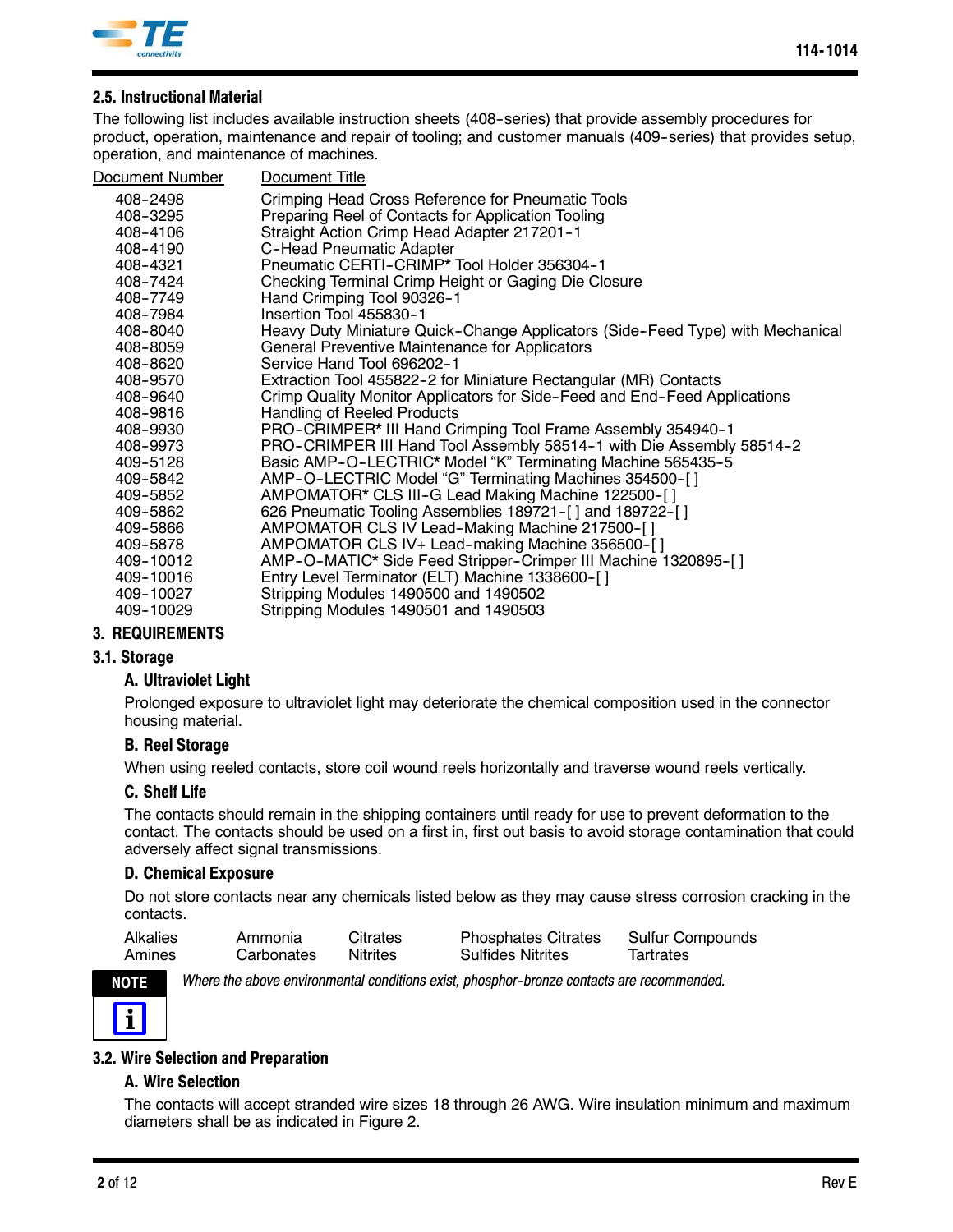

## **B. Wire Preparation**

The wire strip length shall be as indicated in Figure 2.



*The applied crimp dimension (within the functional range of the product) is dependent on the termination tooling being used. Refer to the documentation (applicator logs and instruction sheets) supplied with the termination tooling for the applied crimp height. See Section 5, TOOLING.*



*DO NOT nick, scrape, or cut the wire conductor during the stripping operation.*



| <b>AUTOMATIC MACHINE WIRE CRIMP DIMENSIONS</b> |               |             |                                  |                               |                                  |                           |                         |               |  |
|------------------------------------------------|---------------|-------------|----------------------------------|-------------------------------|----------------------------------|---------------------------|-------------------------|---------------|--|
| <b>CONTACT TYPE</b>                            |               |             | <b>WIRE</b>                      | <b>WIRE BARREL CRIMP</b>      |                                  | <b>INSUL BARREL CRIMP</b> |                         |               |  |
| <b>PIN</b>                                     | <b>SOCKET</b> | <b>SIZE</b> | <b>INSUL DIA</b><br><b>RANGE</b> | <b>STRIP</b><br><b>LENGTH</b> | <b>HEIGHT</b><br><b>RANGE</b>    | <b>WIDTH</b><br>(REF)     | <b>HEIGHT</b><br>(MAX.) | <b>WIDTH</b>  |  |
| <b>LIVE</b><br><b>SPLIT</b>                    | SOLID         | 18          | $1.27 - 2.92$<br>[.050-.115]     | 4.34-3.58<br>$[.171-.141]$    | $1.22 - 1.12$<br>[.048-.044]     | $1.40$ [.055]             | $3.12$ [.123]           | $3.05$ [.120] |  |
|                                                |               | 20          |                                  |                               | $1.09 - 0.99$<br>$[.043 - .039]$ |                           |                         |               |  |
|                                                |               | $22 - 24$   |                                  |                               | $0.91 - 0.81$<br>[.036-.032]     |                           |                         |               |  |
|                                                |               | 26          | $1.27 - 2.92$<br>$[.050-.115]$   | 4.34-3.58                     | $0.84 - 0.74$<br>$[.033-.029]$   | $1.40$ [.055]             | $3.12$ [.123]           | $3.05$ [.120] |  |
|                                                |               | $24 - 26$   | $0.64 - 1.27$<br>[.025-.050]     | $[.171-.141]$                 |                                  |                           |                         | 1.78 [.070]   |  |

### **HAND TOOL WIRE CRIMP DIMENSIONS**

| <b>CONTACT TYPE</b>         |               | <b>WIRE</b> |                                  |                               | <b>WIRE BARREL CRIMP</b>       |                       | <b>INSUL BARREL CRIMP</b> |               |
|-----------------------------|---------------|-------------|----------------------------------|-------------------------------|--------------------------------|-----------------------|---------------------------|---------------|
| <b>PIN</b>                  | <b>SOCKET</b> | <b>SIZE</b> | <b>INSUL DIA</b><br><b>RANGE</b> | <b>STRIP</b><br><b>LENGTH</b> | <b>HEIGHT</b><br><b>RANGE</b>  | <b>WIDTH</b><br>(REF) | <b>HEIGHT</b><br>(MAX.)   | <b>WIDTH</b>  |
| <b>LIVE</b><br><b>SPLIT</b> | <b>SOLID</b>  | $18 - 20$   | $1.27 - 2.92$                    | 4.34-3.58<br>$[.171 - .141]$  | $1.02 - 0.92$<br>$[.040-.036]$ | $1.40$ [.055]         | $3.12$ [.123]             | $3.05$ [.120] |
|                             |               | $22 - 26$   | $[.050-.115]$                    |                               | $0.76 - 0.66$<br>$[.030-.026]$ |                       |                           |               |
|                             |               | $24 - 26$   | $0.64 - 1.27$<br>$[.025-.050]$   |                               |                                |                       |                           | 1.78 [.070]   |

*Figure 2*

## **3.3. Crimped Contact Requirements**

The contact shall be located in desired tooling and crimped according to the instructions packaged with that tooling. See Section 5, TOOLING, of this document for details on tooling options and instructional materials.



*Wire insulation shall NOT be cut or broken during the crimping operation, nor shall the insulation be crimped into the contact wire barrel. Reasonable care should be taken by tooling operators to provide undamaged wire terminations.*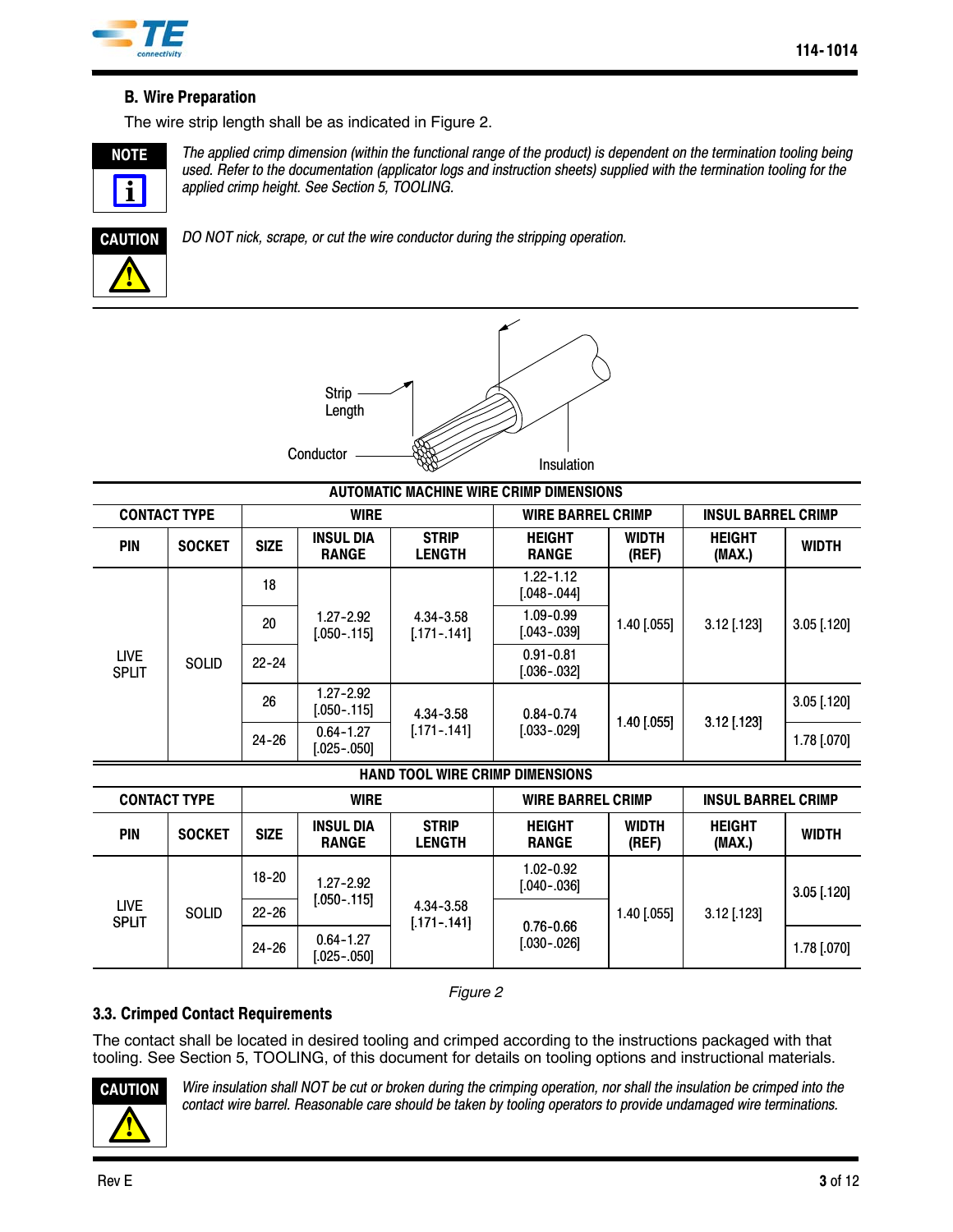

## **A. Wire Barrel Crimp**

The crimp applied to the wire portion of the contact is the most compressed area and is most critical in ensuring optimum electrical and mechanical performance of the crimped contact. The contact wire barrel crimp height must be within the dimension provided in Figure 2.

### **B. Effective Crimp Length**

For optimum crimp effectiveness, the crimp must be within the area shown and must meet the crimp dimensions provided in Figure 3. Effective crimp length shall be defined as that portion of the wire barrel, excluding bellmouth(s), fully formed by the crimping tool. Instructions for adjusting, repairing, and inspecting tools are packaged with the tools. See Section 5, TOOLING.

### **C. Bellmouths**

Front and rear bellmouths shall be evident and conform to the dimensions given in Figure 3.



*Figure 3*

## **D. Cutoff Tabs**

The cutoff tab shall be cut to the dimensions shown in Figure 3.

## **E. Burrs**

The cutoff burr shall not exceed the dimensions shown in Figure 3.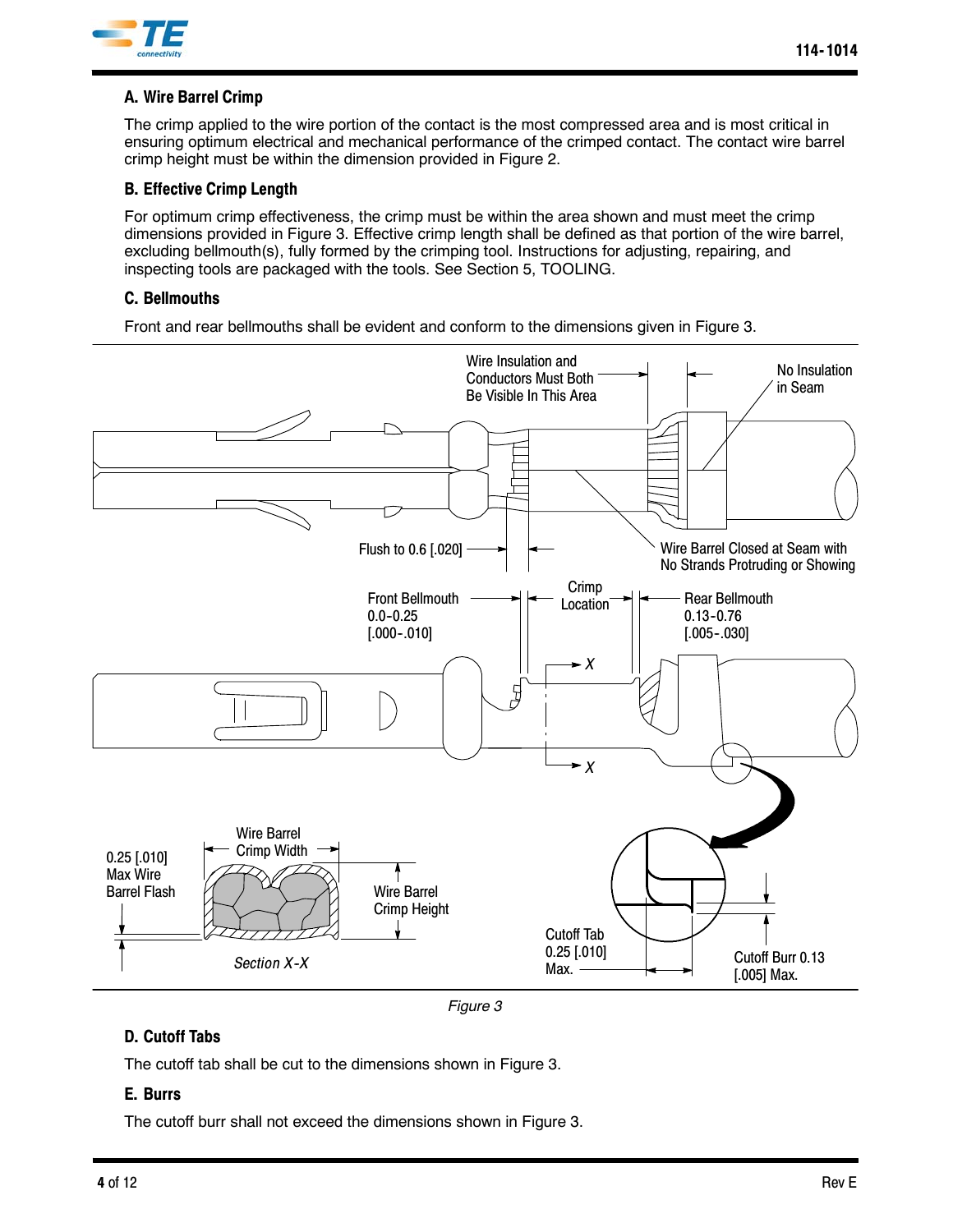

## **F. Wire Barrel Flash**

The wire barrel flash shall not exceed the dimensions shown in Figure 3, Section X-X.

#### **G. Insulation Barrel Crimp**

The insulation barrel shall grip the insulation firmly without cutting into it. Care must be taken to prevent cutting, nicking, or scraping of the insulation. Insulation crimp shall comply to width and height provided in Figure 3.

#### **H. Wire Location**

The wire conductor and insulation must be visible in the transition area between the wire and insulation barrels.

### **I. Conductor Extension**

The conductor may extend beyond the wire barrel to the maximum shown.

#### **J. Wire Barrel Seam**

The wire barrel seam must be closed with no evidence of loose wire strands visible in the seam.

### **K. Twist and Roll**

There shall be no twist, roll, deformation or other damage to the mating portion of the crimped contact that will impair usage of the contact. See Figure 4.



*Figure 4*

## **L. Axial Concentricity**



*Periodic inspections must be made to ensure crimped contact formation is consistent as shown.*

1. Crimped insulation barrel shall fall into an area defined by a 3.43 mm [.135 in.] diameter circle whose center is the centerline of the contact as shown in Figure 5.

2. There shall be no twist or roll in crimped portion that will impair usage of the contact.



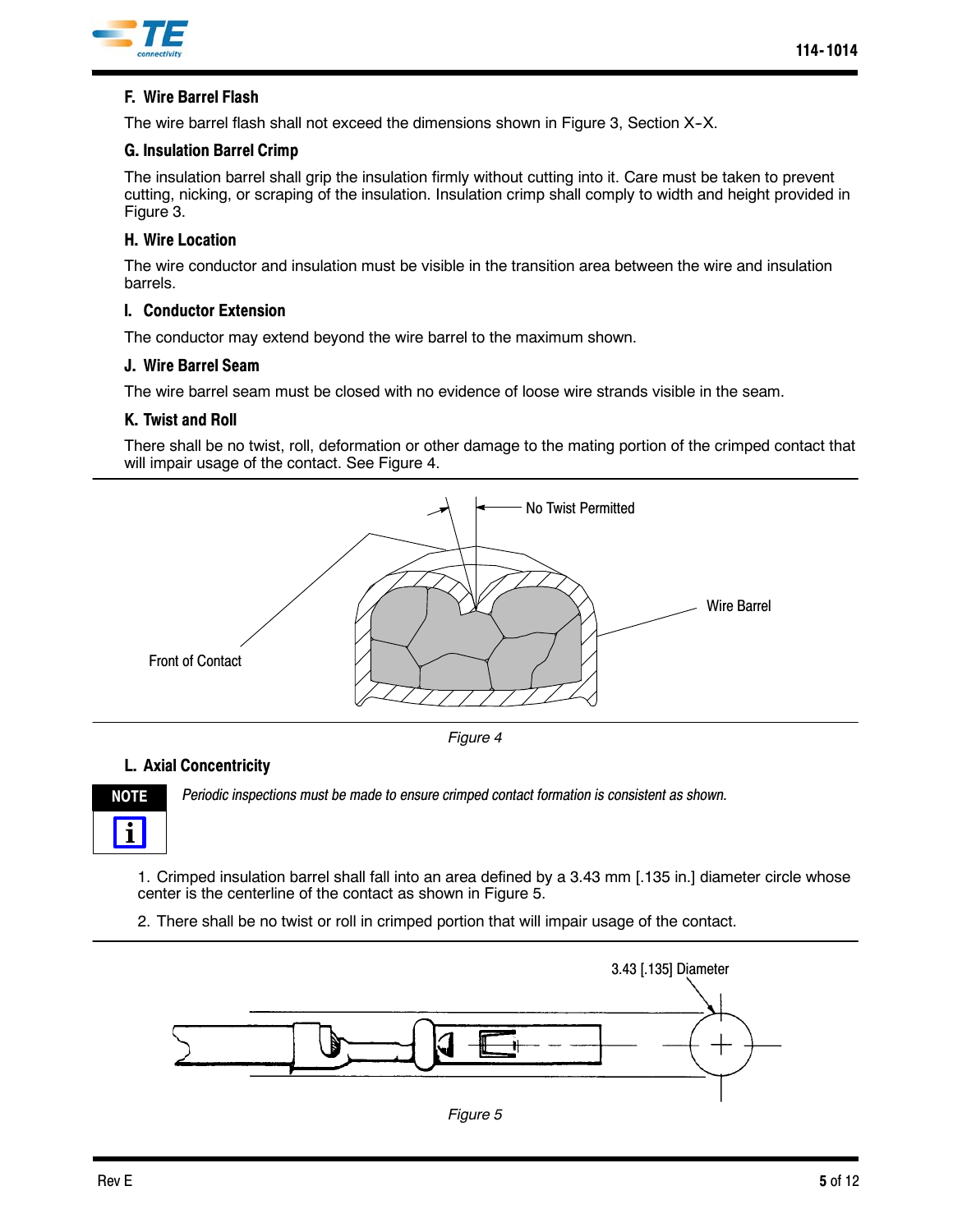

## **3.4. Housings**

The connector assembly consist of a pin housing (cap) that accepts pins (live split); and socket housing (plug) that accept socket (solid) contacts. Both the plug and cap housing assemblies have individually numbered circuit identification on the back surface and are available in 2 through 36 circuit positions. See Figure 6.



*Figure 6*

## **A. Assembly**

Crimped pin and socket contacts shall be manually inserted in the rear of their respective housings. Insert contacts and join housing sections together as shown in Figure 7.

Align contact with desired circuit cavity at BACK of rear housing section. Push contact straight into cavity until a tactile and audible "click" is heard. When all necessary contacts have been inserted, complete assembly of the connector by mating the housing latches into the fully locked position. See Figure 7.

## **B. Disassembly**

Depress both locking latches, pull apart to separate the housings.

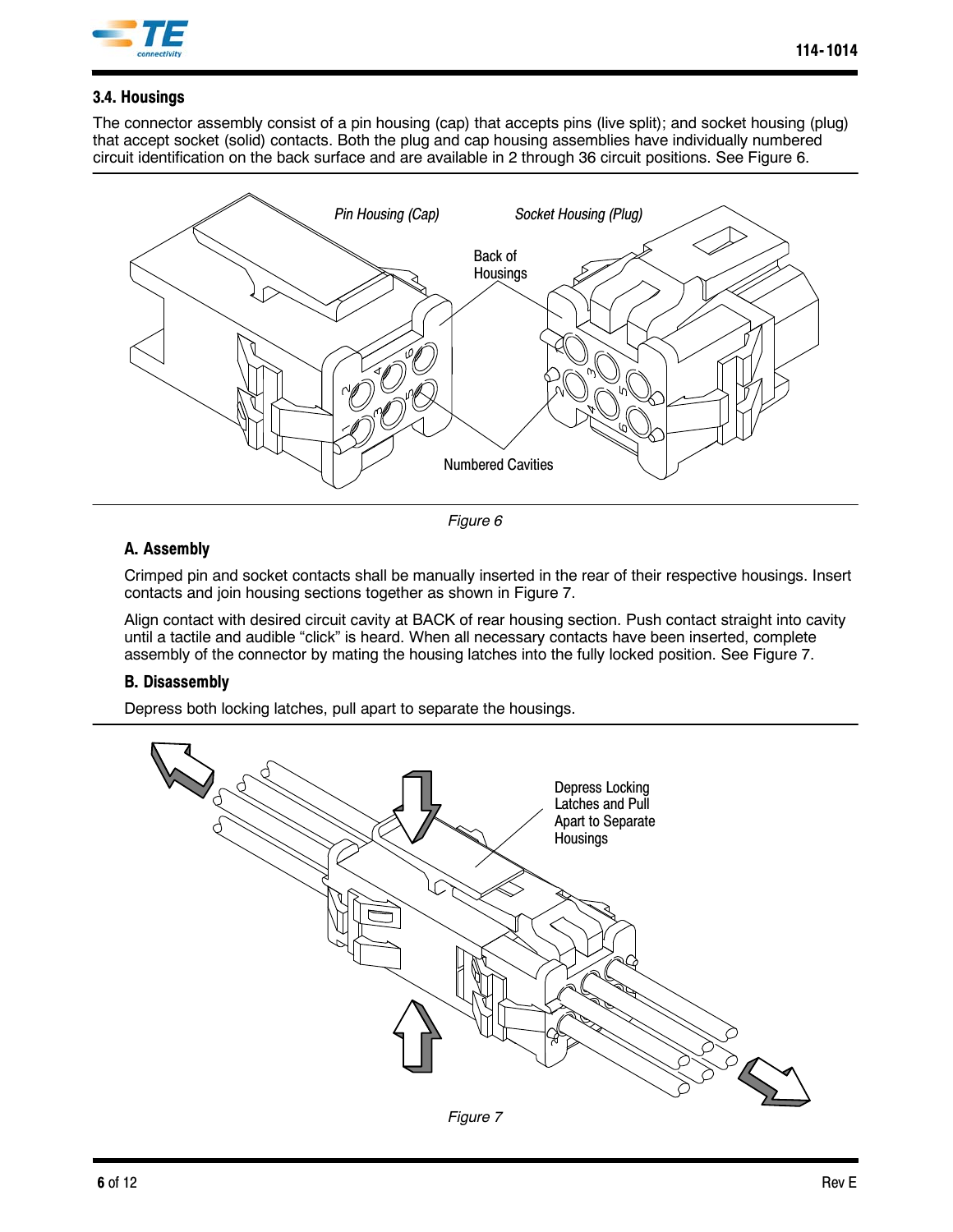

## **3.5. Panel Cutout Requirements**

Typical panel cutout dimensions shown in Figure 8. See customer drawings for other panel cutout variations.





### **3.6. Polarization**

The housings possess, ribs and slots which prohibit accidental inversion of a mating connector.

### **3.7. Ancillary Items**

Contact the Product Information Center number at the bottom of page 1 for information on the following optional items.

### **A. Keying Plugs**

Keying plugs are used in the plug housing to provide connector identification and polarization.

#### **B. Commoning Bars**

Commoning bars are used to common adjacent circuits of any row.

#### **C. Strain Relief**

Strain relief clamps are used to prevent stress on contacts caused by large wire bundles.

#### **D. Grommets**

Grommets are used with a strain relief clamp when a housing is NOT fully loaded and/or wire bundle is small.

#### **3.8. Repair/Replace**

Use Extraction Tool 455822-2 to remove individual contacts from housings for replacement or for relocation to another housing cavity. Damaged or worn contacts may be replaced provided there is sufficient slack, after restripping the wire, to insert the new contact.



*DO NOT re--use damaged or worn contacts. Instead, replace them with new contacts and discard the old ones.*

## **4. QUALIFICATIONS**

Miniature Rectangular (MR) pin and socket contacts and housings are Recognized by Underwriters Laboratories Inc. (UL) in File E28476, and Certified with CSA International in File LR7189.

## **5. TOOLING**

Figure 9 provides tool part numbers and instructional material related to wire size.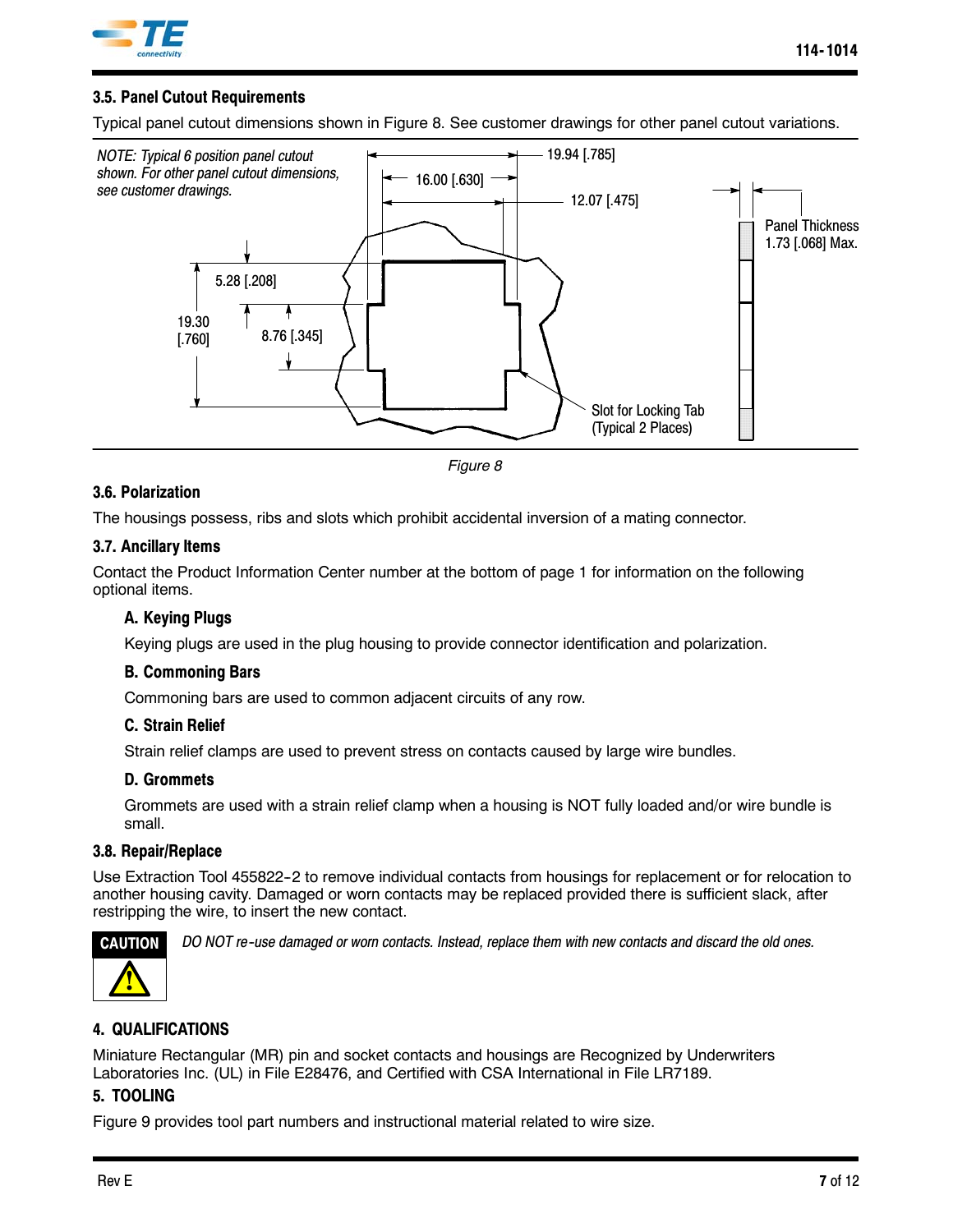

*TE Tooling Engineers have designed machines for a variety of application requirements. For assistance in setting up prototype and production line equipment, contact TE Tool Engineering through your local TE Representative or call the Tooling Assistance Center number at the bottom of page 1.*

### **• Hand Tool**

Hand crimping tools that accommodate the full wire size range are designed for prototype and low--volume applications such as repair of damaged contacts.

#### **•** Applicator

Applicators are designed for the full wire size range of strip-fed, precision formed contacts, and provide for high volume, heavy duty, production requirements. The applicators can be used in bench or floor model power units.



*Each applicator is shipped with a metal identification tag attached. DO NOT remove this tag or disregard the information on it. Also, a packet of associated paperwork is included in each applicator shipment. This information should be read before using the applicator; then it should be stored in a clean, dry area near the applicator for future reference. Some changes may have to be made to the applicators to run in all related power units. Contact the Tooling Assistance Center number located at the bottom of page 1 for specific changes.*

#### **• Power Units**

A power unit is an automatic or semi-automatic device used to assist in the application of a product. Power unit includes the power source used to supply the force or power to an applicator.

#### **• Insertion/Extraction Tooling**

Insertion Tools are designed for contacts crimped to small fragile wire. They are designed to stabilize the contact during insertion. For use of Insertion Tool 455830-1 which may be used with these contacts, refer to Instruction Sheet 408--7984. Extraction Tools are designed to release the locking lance inside the connector housing without damaging the housing or contacts. For use of Extraction Tool 455822-2 which may be used with these contacts, refer to Instruction Sheet 408-9570.

#### S **Head**

A head fits into an applicator or hand tool and holds a die used for crimping the product.

**•** Dies

A tooling component used in conjunction with an applicator or hand tool to apply product.

**•** Holder

A component used to hold the head and dies in the power assembly or hand tool.

| <b>WIRE SIZE</b>               |                                | <b>TOOLING</b>             |                                  |                                                                                      |                                                                                    |                        |                      |                                                                      |  |
|--------------------------------|--------------------------------|----------------------------|----------------------------------|--------------------------------------------------------------------------------------|------------------------------------------------------------------------------------|------------------------|----------------------|----------------------------------------------------------------------|--|
| <b>AWG</b><br><b>INSUL DIA</b> |                                | <b>APPLICATOR</b>          | <b>POWER UNIT</b>                | <b>HAND TOOL</b>                                                                     | <b>PNEUMATIC TOOLING (DOCUMENT)</b>                                                |                        |                      |                                                                      |  |
| <b>RANGE</b>                   | <b>RANGE</b>                   | (DOCUMENT)                 | (DOCUMENT)                       | (DOCUMENT)                                                                           | <b>HAND TOOL</b>                                                                   | <b>HEAD</b>            | <b>DIES</b>          | <b>HOLDER</b>                                                        |  |
| $24 - 26$                      |                                | 466352-1<br>$(408 - 8040)$ | $122500 - 2, -3$<br>(409-5852)   | 90326-1<br>(408-7749)<br>0ľ<br>58514-1<br>(408-9973)<br>or<br>696202-1<br>(408-8620) | 189721-1<br>(408–2498)<br>(409-5862)<br>or<br>189722-1<br>(408–2498)<br>(409-5862) | 217201-1<br>(408-4106) | 90326-2<br>$(- - -)$ | 189928-1<br>(408–2498)<br>(409-4190)<br>or<br>356304-1<br>(408-4321) |  |
|                                |                                |                            | 217500-1, -2<br>$(409 - 5866)$   |                                                                                      |                                                                                    |                        |                      |                                                                      |  |
|                                | $0.64 - 1.27$<br>$[.025-.050]$ |                            | $356500 - 1, -2$<br>(409-5878)   |                                                                                      |                                                                                    |                        |                      |                                                                      |  |
|                                |                                | 466352-2<br>$(408 - 8040)$ | 354500-1<br>(409-5842)           |                                                                                      |                                                                                    |                        |                      |                                                                      |  |
|                                |                                |                            | 565435-5<br>(409-5128)           |                                                                                      |                                                                                    |                        |                      |                                                                      |  |
|                                |                                |                            | 1338600-3, -4<br>$(409 - 10016)$ |                                                                                      |                                                                                    |                        |                      |                                                                      |  |
|                                |                                | 466916-1<br>(408-8040)     | 1320895-1. -3<br>$(409 - 10012)$ |                                                                                      |                                                                                    |                        |                      |                                                                      |  |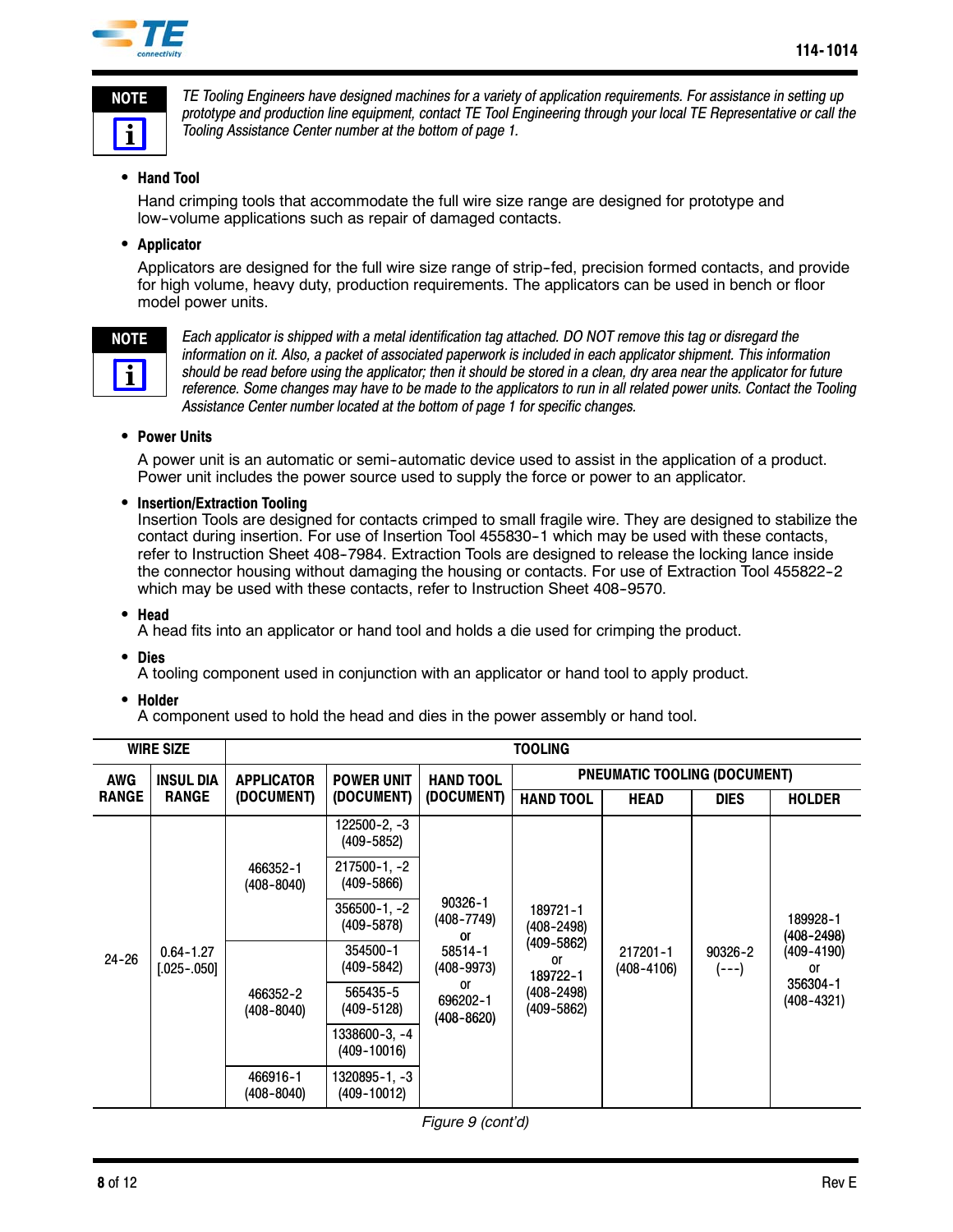

| <b>TOOLING</b><br><b>WIRE SIZE</b>                                                                                                                                              |                                                                                                           |                                    |                                      |                      |                                                                |                            |                      |                                                                                  |
|---------------------------------------------------------------------------------------------------------------------------------------------------------------------------------|-----------------------------------------------------------------------------------------------------------|------------------------------------|--------------------------------------|----------------------|----------------------------------------------------------------|----------------------------|----------------------|----------------------------------------------------------------------------------|
| <b>AWG</b>                                                                                                                                                                      | <b>INSUL DIA</b>                                                                                          | <b>APPLICATOR</b>                  | <b>POWER UNIT</b>                    | <b>HAND TOOL</b>     | PNEUMATIC TOOLING (DOCUMENT)                                   |                            |                      |                                                                                  |
| <b>RANGE</b>                                                                                                                                                                    | <b>RANGE</b>                                                                                              | (DOCUMENT)                         | (DOCUMENT)                           | (DOCUMENT)           | <b>HAND TOOL</b>                                               | <b>HEAD</b>                | <b>DIES</b>          | <b>HOLDER</b>                                                                    |
|                                                                                                                                                                                 |                                                                                                           |                                    | $122500 - 2, -3$<br>$(409 - 5852)$   |                      | 189721-1<br>$(408 - 2498)$<br>$(409 - 5862)$<br>or<br>189722-1 | 217201-1<br>$(408 - 4106)$ | 90325-2<br>$(- - -)$ | 189928-1<br>$(408 - 2498)$<br>$(409 - 4190)$<br>or<br>356304-1<br>$(408 - 4321)$ |
|                                                                                                                                                                                 |                                                                                                           | 466351-1<br>$(408 - 8040)$         | $217500 - 1, -2$<br>$(409 - 5866)$   |                      |                                                                |                            |                      |                                                                                  |
|                                                                                                                                                                                 |                                                                                                           |                                    | $356500 - 1, -2$<br>$(409 - 5878)$   |                      |                                                                |                            |                      |                                                                                  |
|                                                                                                                                                                                 |                                                                                                           |                                    | 354500-1<br>$(409 - 5842)$           |                      |                                                                |                            |                      |                                                                                  |
|                                                                                                                                                                                 |                                                                                                           | $466351 - 2, -3$<br>$(408 - 8040)$ | 565435-5<br>$(409 - 5128)$           |                      |                                                                |                            |                      |                                                                                  |
| $26 - 18$                                                                                                                                                                       | $1.27 - 2.92$<br>$[.050-.115]$                                                                            |                                    | 1338600-3, -4<br>$(409 - 10016)$     | 91526-1<br>$(- - -)$ |                                                                |                            |                      |                                                                                  |
|                                                                                                                                                                                 |                                                                                                           | 466351-4                           | 354500-[]<br>$(409 - 5842)$          |                      | $(408 - 2498)$<br>$(409 - 5862)$                               |                            |                      |                                                                                  |
|                                                                                                                                                                                 |                                                                                                           | $(408 - 8040)$                     | 1338600-[]<br>$(409 - 10016)$        |                      |                                                                |                            |                      |                                                                                  |
|                                                                                                                                                                                 |                                                                                                           | 466913-1<br>$(- - -)$              | $1320895 - 1, -3$<br>$(409 - 10012)$ |                      |                                                                |                            |                      |                                                                                  |
|                                                                                                                                                                                 |                                                                                                           | 567658-2<br>$(408 - 8040)$         | 354500-5<br>$(409 - 5842)$           |                      |                                                                |                            |                      |                                                                                  |
|                                                                                                                                                                                 |                                                                                                           | 567832-1<br>$(- - -)$              | 1320895-2, -4<br>$(409 - 10012)$     |                      |                                                                |                            |                      |                                                                                  |
| <b>Typical</b><br><b>PRO-CRIMPER</b><br>Hand Tool with<br>©<br>Die Assembly<br>Service Hand<br>Tool 696202-1<br>4200<br><b>80 %</b><br><b>Extraction Tool</b><br>Ø)<br>455822-2 |                                                                                                           |                                    |                                      |                      |                                                                |                            |                      |                                                                                  |
|                                                                                                                                                                                 | <b>Insertion Tool</b><br><b>CERTI-CRIMP II</b><br>455830-1<br><b>Straight Action Hand</b><br>Tool 91526-1 |                                    |                                      |                      |                                                                |                            |                      |                                                                                  |
|                                                                                                                                                                                 | C<br>ao<br><b>Typical Straight Action</b>                                                                 |                                    |                                      |                      |                                                                |                            |                      |                                                                                  |
|                                                                                                                                                                                 | <b>Hand Crimping Tool</b><br>Figure 9 (cont'd)                                                            |                                    |                                      |                      |                                                                |                            |                      |                                                                                  |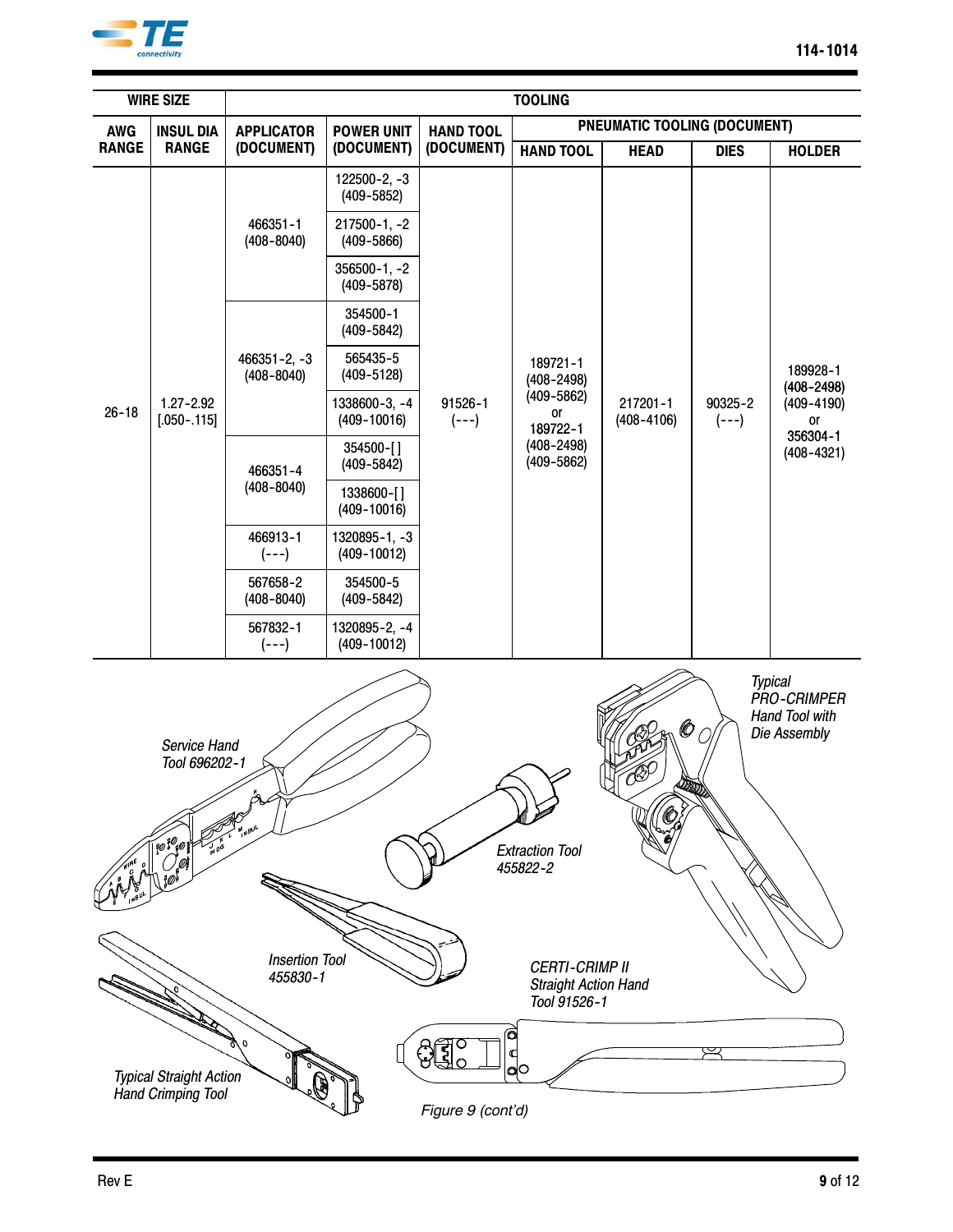



*Figure 9 (cont'd)*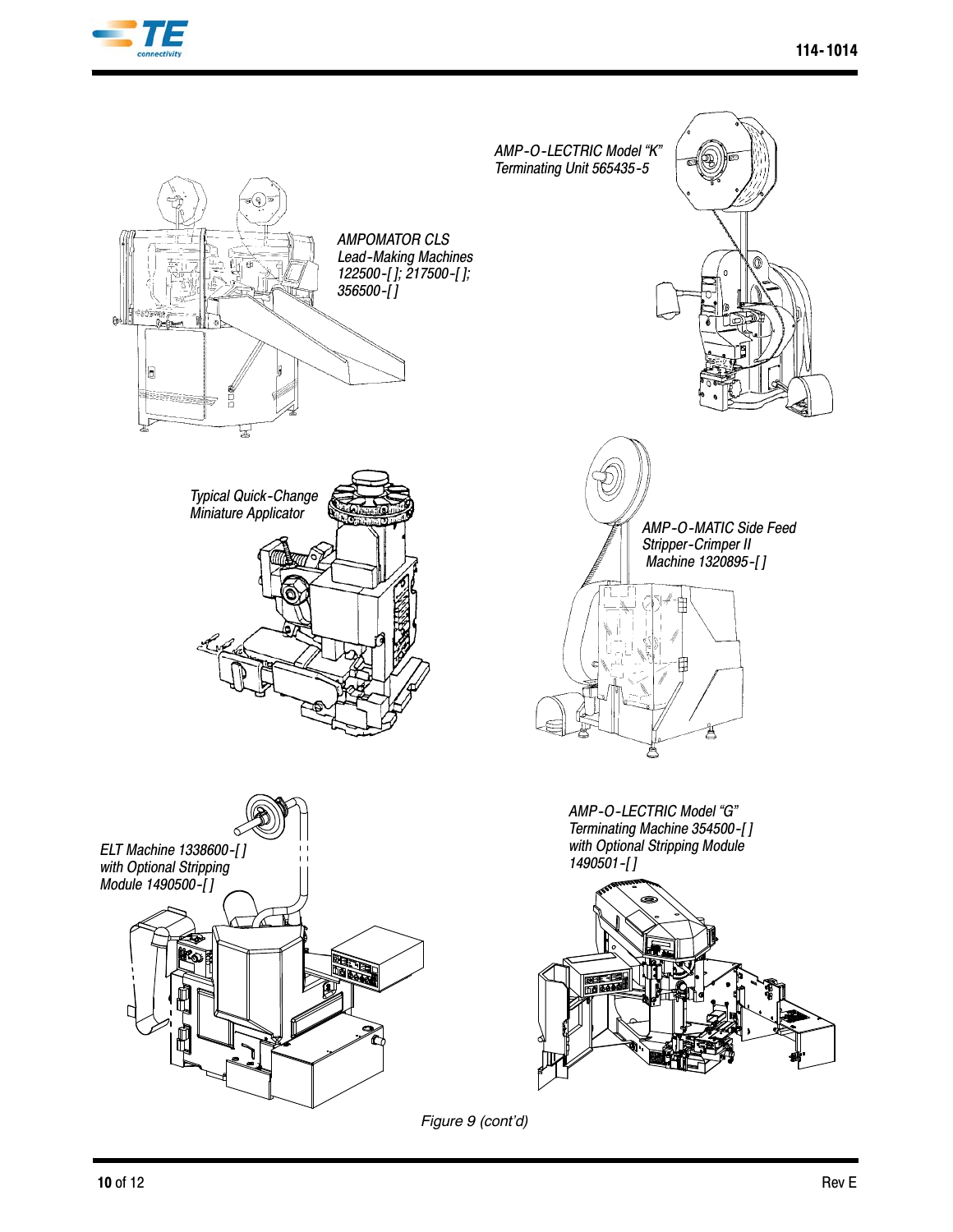